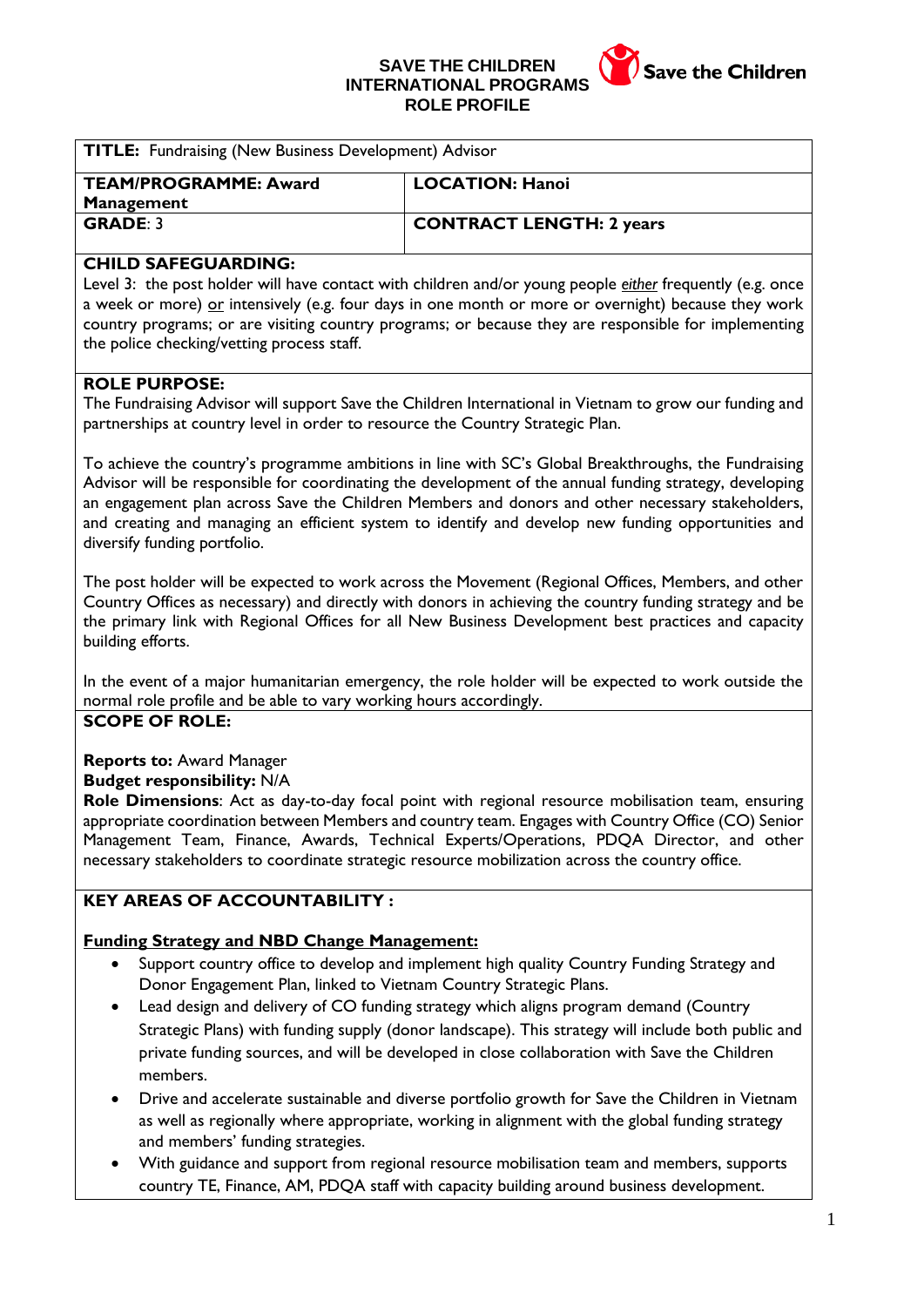# **SAVE THE CHILDREN INTERNATIONAL PROGRAMS ROLE PROFILE**



• Ensure best practice ways of working by attending regional Communities of Practice and embedding best practice into the country ways of working.

# **Relationship Management:**

- Support the CD and SMT to build strong relationships and funding partnerships.
- Proactively engage on a strategic basis with institutional, corporate and other donors at country level in order to facilitate technical programme exchanges, influence policy and thinking, and identify key areas of potential cooperation, including programme funding.
- Represent Save the Children as needed with key institutional, corporate, foundation and other donors.

# **Strategic Portfolio Planning:**

- Support strategic planning and operational processes and tools that achieve high quality award portfolios.
- Understand and effectively communicate the country's pipeline and priority funding gaps, as agreed with CD and country leadership. These may include thematic/program gaps, co-financing gaps, and operational sustainability gaps.
- Proactively work with the regional resource mobilisation teams to drive improvement in strategic portfolio planning across the movement.

## **Capture Planning and Opportunity Preparation:**

- Facilitate conversations with PDQA, TE, and Operations teams to gather intelligence, assess competitiveness, make Go/No Go decisions, and adequately resource teams build for pursuing all strategic funding opportunities.
- Maintain and build capacity in systems or processes for collecting donor, implementing partner, and competitor intelligence and information.
- Closely collaborate with the regional resource mobilization team and members to identify and capture new funding trends, new and innovative funding opportunities and donor types and develop appropriate engagement strategies.

## **Forming Partnerships:**

- Proactively guide and support PDQA and TE teams where necessary to rigorously assess the strengths and weaknesses of potential strategic partnerships for programme development and implementation.
- Support country leadership's strategic decision making to form programming consortia which strengthen both programming and resource mobilization outcomes.

## **BEHAVIOURS (Values in Practice**)

## **Accountability:**

- holds self accountable for making decisions, managing resources efficiently, achieving and role modelling Save the Children values
- holds the team and partners accountable to deliver on their responsibilities giving them the freedom to deliver in the best way they see fit, providing the necessary development to improve performance and applying appropriate consequences when results are not achieved.

### **Ambition:**

- sets ambitious and challenging goals for themselves and their team, takes responsibility for their own personal development and encourages their team to do the same
- widely shares their personal vision for Save the Children, engages and motivates others
- future orientated, thinks strategically and on a global scale.

## **Collaboration:**

- builds and maintains effective relationships, with their team, colleagues, Members and external partners and supporters
- values diversity, sees it as a source of competitive strength
- approachable, good listener, easy to talk to.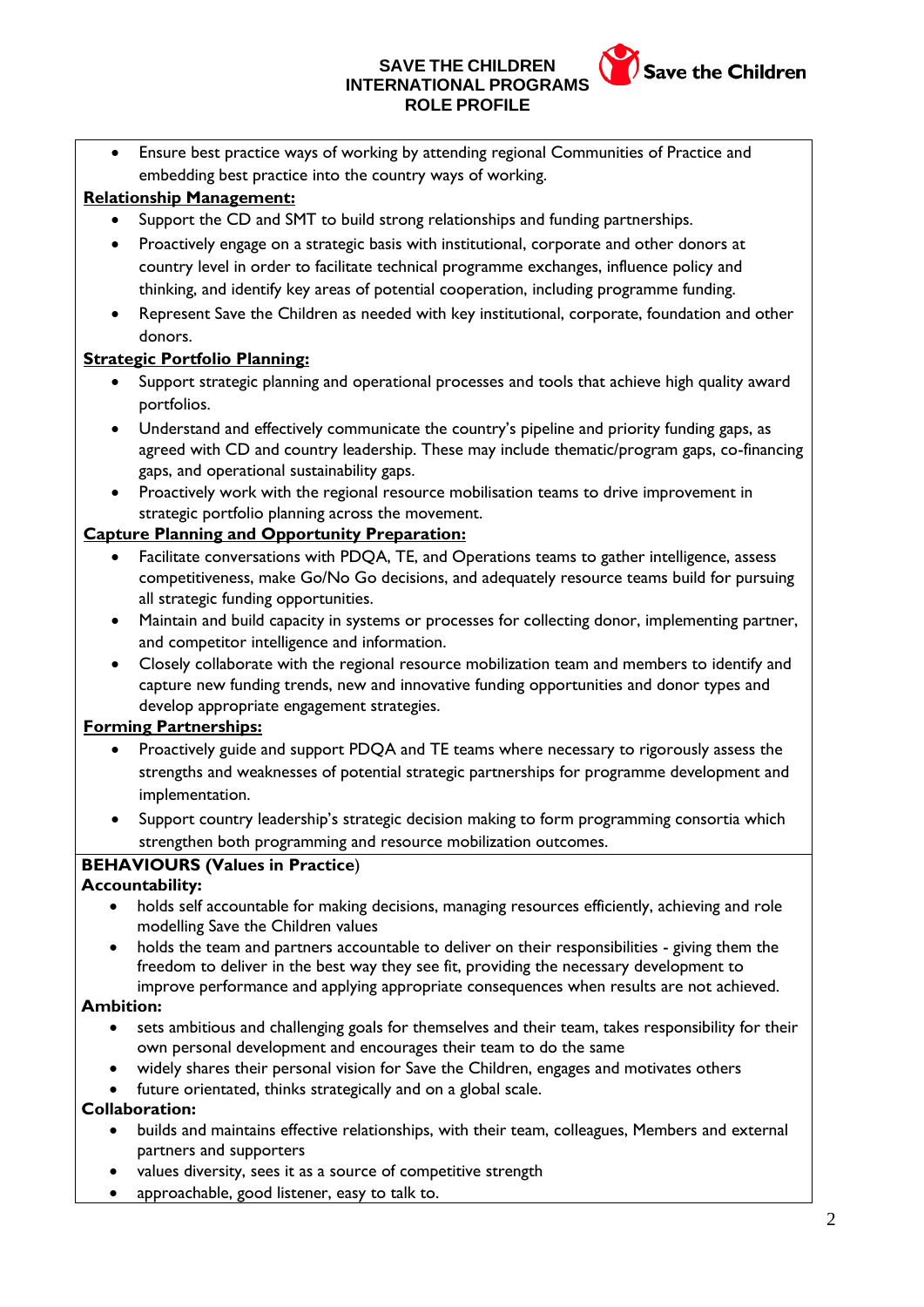### **SAVE THE CHILDREN INTERNATIONAL PROGRAM ROLE PROFILE**



### **Creativity:**

- develops and encourages new and innovative solutions
- willing to take disciplined risks.

#### **Integrity:**

• honest, encourages openness and transparency; demonstrates highest levels of integrity

#### **QUALIFICATIONS**

- Bachelor degree in development & humanitarian, human rights, journalism or other related field
- Background in business development, donor and relationship management, strategic portfolio analysis and planning, and change management required.

### **EXPERIENCE AND SKILLS**

#### **Essential**

- 5+ years demonstrated experience identifying and securing funding from institutional donors, multilateral agencies, corporate donors and/or foundations, as well as other types of fundrising.
- Demonstrated experience in leading assessments of funding landscapes, and developing programme funding strategies to meet strategic goals.
- Demonstrated ability to solve complex issues through critical thinking, analysis, definition of a clear way forward and ensuring buy in.
- Highly developed networking skills and ability to form productive working relationships with external donor agencies.
- Highly developed interpersonal and communication skills including communicating with impact, influencing, negotiation, and coaching.
- A high degree of flexibility and adaptability in order to respond to changing needs. Ability and willingness to change work practices and hours in the event of major emergencies.
- Fluency in English.

### **Desireable**

- INGO experience and an excellent grasp of operational issues.
- A detailed understanding on funding mechanisms for development work such as Save the Children's.
- Familiarity with the Vietnamese context and sensitivity to the needs and challenges of vulnerable populations.
- Innovation: Ability to easily adapt to changing technologies and constantly explore and learn new technologies, techniques, and protocols.

### **Additional job responsibilities**

The duties and responsibilities as set out above are not exhaustive and the role holder may be required to carry out additional duties within reasonableness of their level of skills and experience.

### **Equal Opportunities**

The role holder is required to carry out the duties in accordance with the SCI Equal Opportunities and Diversity policies and procedures.

#### **Child Safeguarding:**

We need to keep children safe so our selection process, which includes rigorous background checks, reflects our commitment to the protection of children from abuse.

### **Health and Safety**

The role holder is required to carry out the duties in accordance with SCI Health and Safety policies and procedures.

| JD written by: Ta Huong Thu   | Date: 26 July 2021 |
|-------------------------------|--------------------|
| JD agreed by: Dragana Strinic | Date: 28 July 2021 |
| <b>Updated By:</b>            | Date:              |
| Evaluated:                    | Date:              |